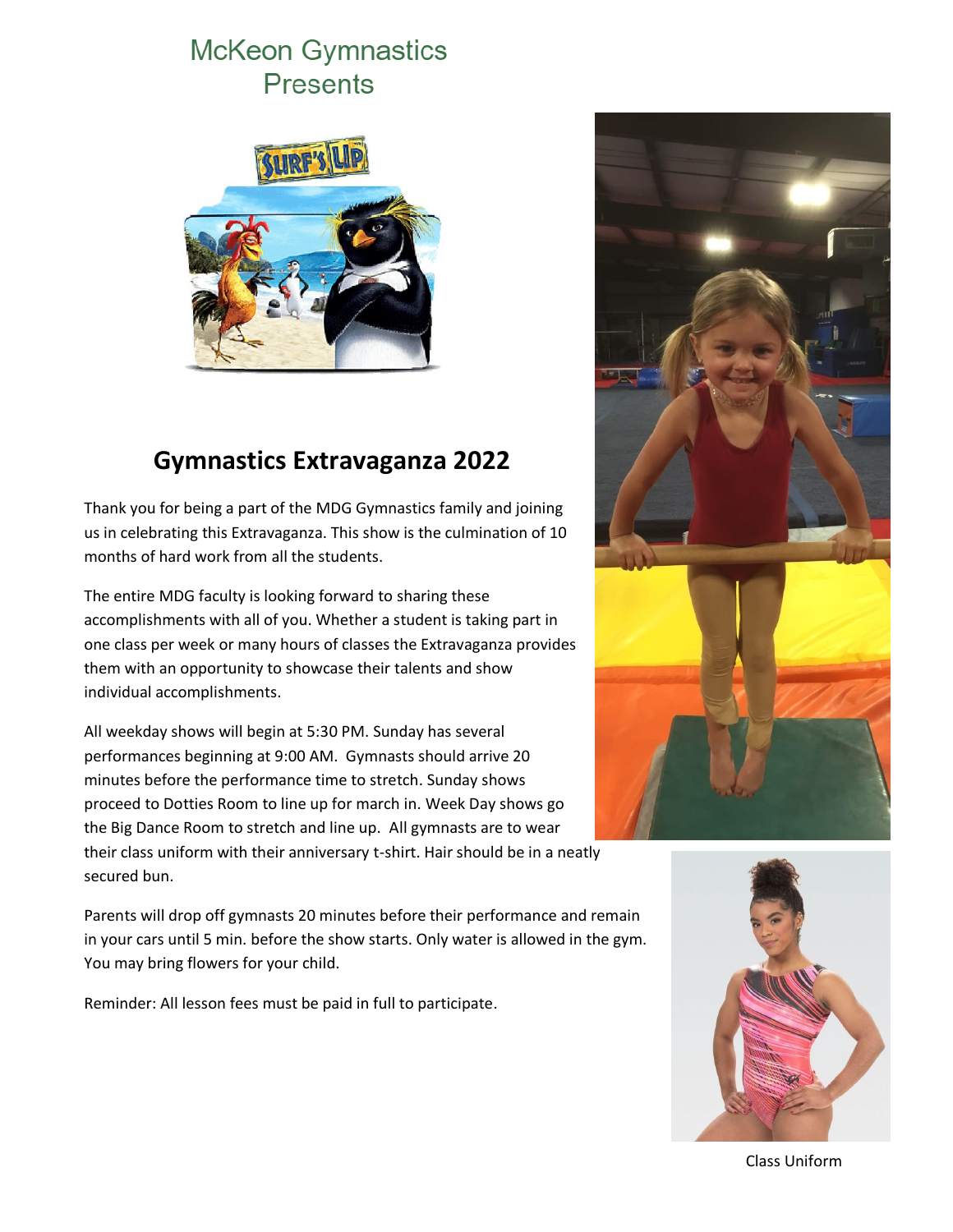## **EXTRAVAGANZA SHOWS 2022**

## **Sunday June 12th**

**Show #1 - 9:00AM -10:30 AM arrive at 8:40 report to Dotties Dance room for Stretch.** Squad A & B - Sat. 9:00 – 10:00 Future Stars blue Squad C - Sat. 9:00 – 9:50 Tiny Stars Squad D – Show Case

#### **AWARDS**

**Show #2 – 11:30 AM – 1:00PM arrive at gym at 11:10 report to Dotties Dance room for Stretch.** Squad A – Sat. 9:00- 10:00 Shinning Stars Squad B & C – Sat. 10:00 – 11:00 Shinning Stars

Squad D – Show Case

#### **AWARDS**

**Show #3 – 2:00PM – 3:30 PM arrive at 1:40 report to Dotties Dance room for Stretch.** Squad A – Sat. 10:00 – 11:30 Future & Rising Star red Squad B – Sat.  $10:00 - 11:00$  Rising Star blue Squad C – Sat. 10:00 – 12:00 Power Stars & Super Stars Squad D – Show Case

## **AWARDS**

**Monday June 13th Show 5:30 – 7:00 arrive at gym at 5:10 report to Big Dance room for Stretch.** Squad  $A - Mon. 4:00 - 5:00$  Future Stars blue Squad B – Mon.  $4:00 - 5:00$  Shinning Stars Squad C – Mon.  $5:00 - 6:00$  Rising Stars Squad D – Show Case

#### **AWARDS**

**Tuesday June 14th**

**Show 5:30 – 7:00 arrive at gym at 5:10 report to Big Dance room for Stretch.** Squad A – Tue. 4:00 – 5:30 Future Stars / Rising Stars red Squad B – Tue.  $5:00 - 6:00$  Rising Stars blue Squad C &  $D$  – Tue. 5:00 – 6:00 Future Stars blue Show Case

## **AWARDS**